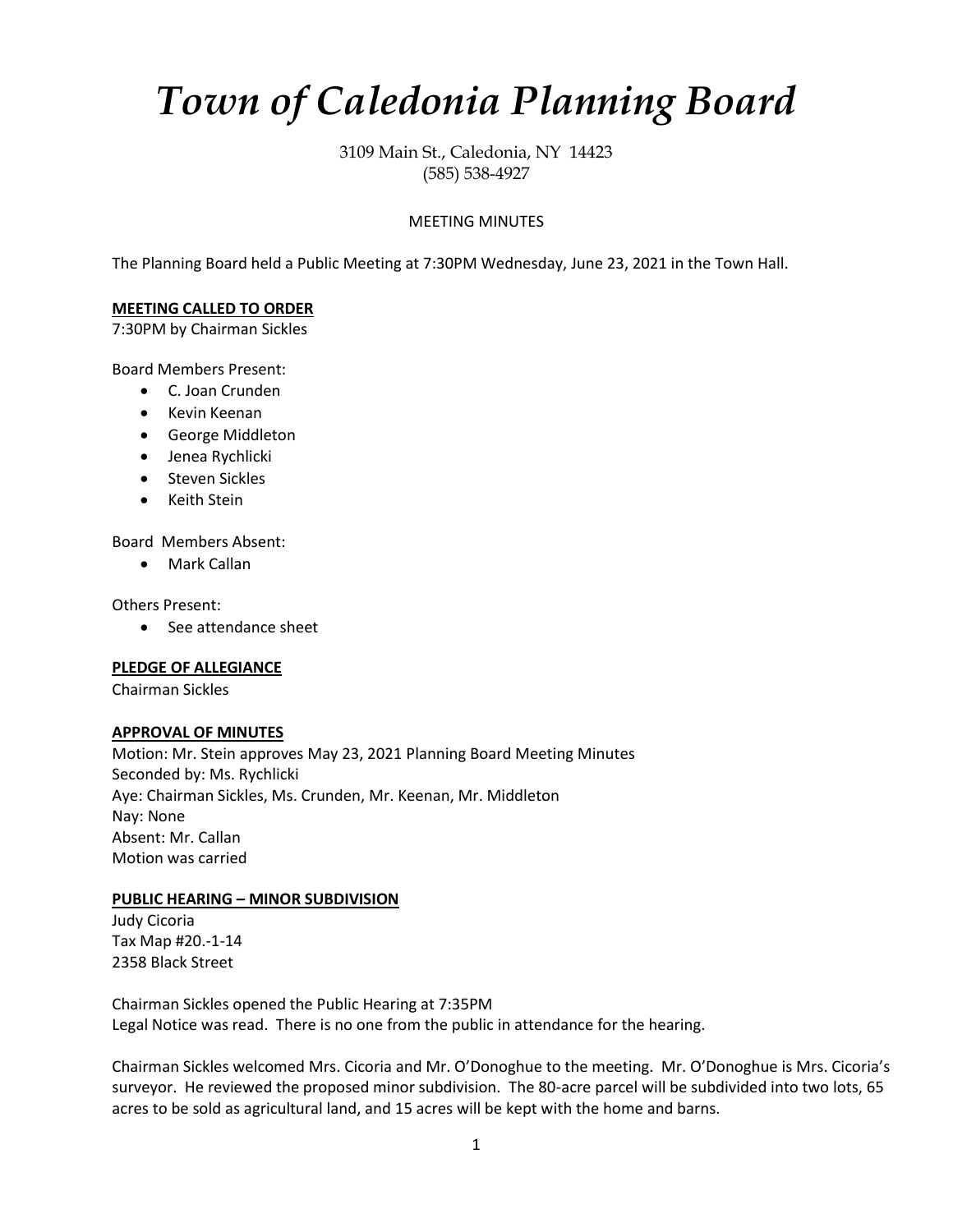Chairman Sickles closed the Public Hearing at 7:40PM.

## **FINAL APPROVAL – MINOR SUBDIVISION**

Judy Cicoria Tax Map #20.-1-14 2358 Black Street

Motion: Mr. Middleton approves minor subdivision Seconded by: Ms. Rychlicki Aye: Chairman Sickles, Ms. Crunden, Mr. Keenan, Mr. Stein Nay: None Absent: Mr. Callan Motion was carried

Maps and MYLAR were signed. Mr. O'Donoghue will file the maps with the county.

## **INFORMATIONAL UPDATE – MINOR SUBDIVISION**

Vicky and Don Fox Jr. Tax Map #21-10-10 and portion of 21-1-11.1 1289 Leicester Road

Chairman Sickles welcomed Mr. Fox and Mr. O'Donoghue to the meeting. Mr. O'Donoghue is Mr. Fox's surveyor. Mr. Fox wanted to give the board an update on where he stands:

-Lawyer is working on drafting the easement for the driveway

-Left a message for Tom Perkins to discuss shed location on whether or not it has to be moved or torn down. He will keep surveyor updated so the map can reflect this

-Surveyor will make sure the map has 40 ft road frontage and a minimum of 2 acres on the front lot.

The Board emphasized again, that Stein's minor subdivision must be completed before we can move forward with Fox's subdivision and until that is in motion and completed there is nothing the Planning Board can do at this time.

## **LIVINGSTON COUNTY PLANNING BOARD UPDATE**

Ms. Crunden reviewed the previous month's meeting.

## **TOWN BOARD UPDATE**

Mr. Stein attended the last Town Board meeting, there was discussion of the possibility of the Comprehensive Plan being updated in the near future.

## **ADJOURNMENT**

Motion: Ms. Crunden motions to adjourn at 8:25PM Seconded by: Mr. Keenan Aye: Chairman Sickles, Mr. Middleton, Ms. Rychlicki, Mr. Stein Nay: None Absent: Mr. Callan Motion was carried